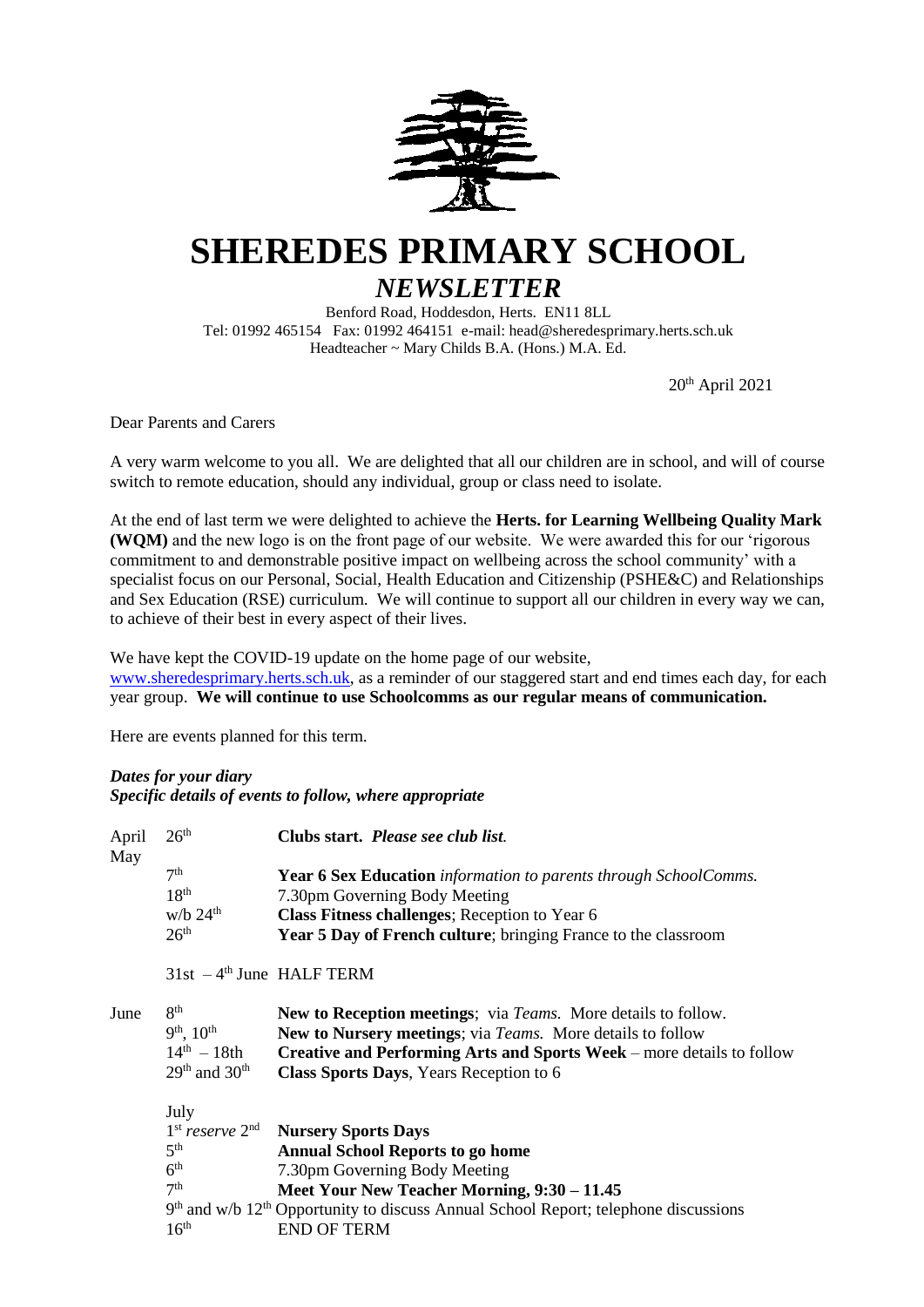#### *Chidren's studies. Activities will be adapted for remote education. The Nursery*

Children are studying the topics of **Minibeasts and Living Things, and People who help us.** Please see the copies on the website, under Pupils, Classwork, Nursery. Please also see the copies available to open on Tapestry.

# *Classes CN, KB*

In science children will be finding out about **Minibeasts** and **how to care for living things**. Their literacy studies will include **rhyming songs, such as Tiny Caterpillar on a Leaf, Wiggly Worm, poetry by Brian Moses and stories by Eric Carle, in particular The Hungry Caterpillar.** They will be investigating the school grounds in geography, describing features they see, and in PSHE&C they will be exploring how we can look after our environment. **Their studies will be supported by exploring the minibeasts in our school environment, from the woods to the borders of our field, to the hedgerows.** In religious education they will be exploring special books important to religions and thinking about people who help us. In art, children will be studying the paintings of **Vincent Van Gogh,** in particular his depiction of sunflowers, and in design and technology they will be making 3D models using a variety of media. In music they will accompany new songs with movements and instruments. In Computing they will be developing their directional and keyboard skills, using the 2 simple program**.**

## *Classes MA, EJ*

In science children will be studying **plants**. Through this unit children learn about plants as living things which grow and change. They will become aware of similarities and differences in plants, as they learn the names and structures of a variety of plants. In history and geography children will be learning about the seaside. Their studies will include learning about the history of seaside holidays and learning about the geographical features of seaside locations. **A workshop focusing on experiences from seaside holidays of the past** will help to enrich their studies. Their English studies will include the **poems of Michael Rosen**. In Computing children will be using computer programmes for representing data and for data handling. They will also use data logging devices to explore environmental conditions, linking this with their science topic. In art children will be investigating sculpture. They will look at the work of **Henry Moore and Andy Goldsworthy** and make their own sculptures using a variety of materials. In design technology children will develop an understanding of simple mechanisms through designing and making moving pictures. In religious education they will learn how signs and symbols are used to represent our ideas and groups that we belong to, and the importance of the religious symbols. In music the children will be looking at how music and sound can communicate meaning and information through a topic that looks at everyday sounds, sounds from nature and instrumental pieces. The children will also learn to explore and identify pitch. In P.E. children will be improving their coordination skills through playing different games and creating a dance with expressive movements. In PSHE&C children will be learning about a variety of feelings, what bullying means, and changes over time.

#### *Classes CD/SR, AP*

In science children will be exploring **living things and their habitats**. In geography children will be locating and exploring the holiday destinations of Barnaby Bear; this will include localities in France, Netherlands, Norway, Australia and Sri Lanka. In Computing they will compare digital and non-digital sources of information to help their geographical research. The children's poetry studies will focus on the **poems of Pie Corbett**. In art they will develop their drawing, painting and sculpture work, based on their studies of patterns in buildings. Their work will include a study of the designer **Charles Rennie Mackintosh**. In design and technology children will be using textiles to make puppets. In religious education they will be exploring fundamental questions and the way different religions answer these. In music children will explore rhythm, pitch and dynamics, in the context of music around the world. In P.E. children will be improving their games skills, and creating a dance.

In PSHE&C, children will be learning about changes as they grow up, from being a baby to Year 2, to the transition to Year 3. They will also learn about setting and achieving their goals.

#### *Classes LMa, JSc*

Year 3 English studies will focus on persuasive writing, in particular writing a persuasive book review as well as looking at the language used in dialogue and plays. Children will also be studying the poetry of **Michael Rosen**. In Mathematics, the children will continue to develop their mental fluency linked